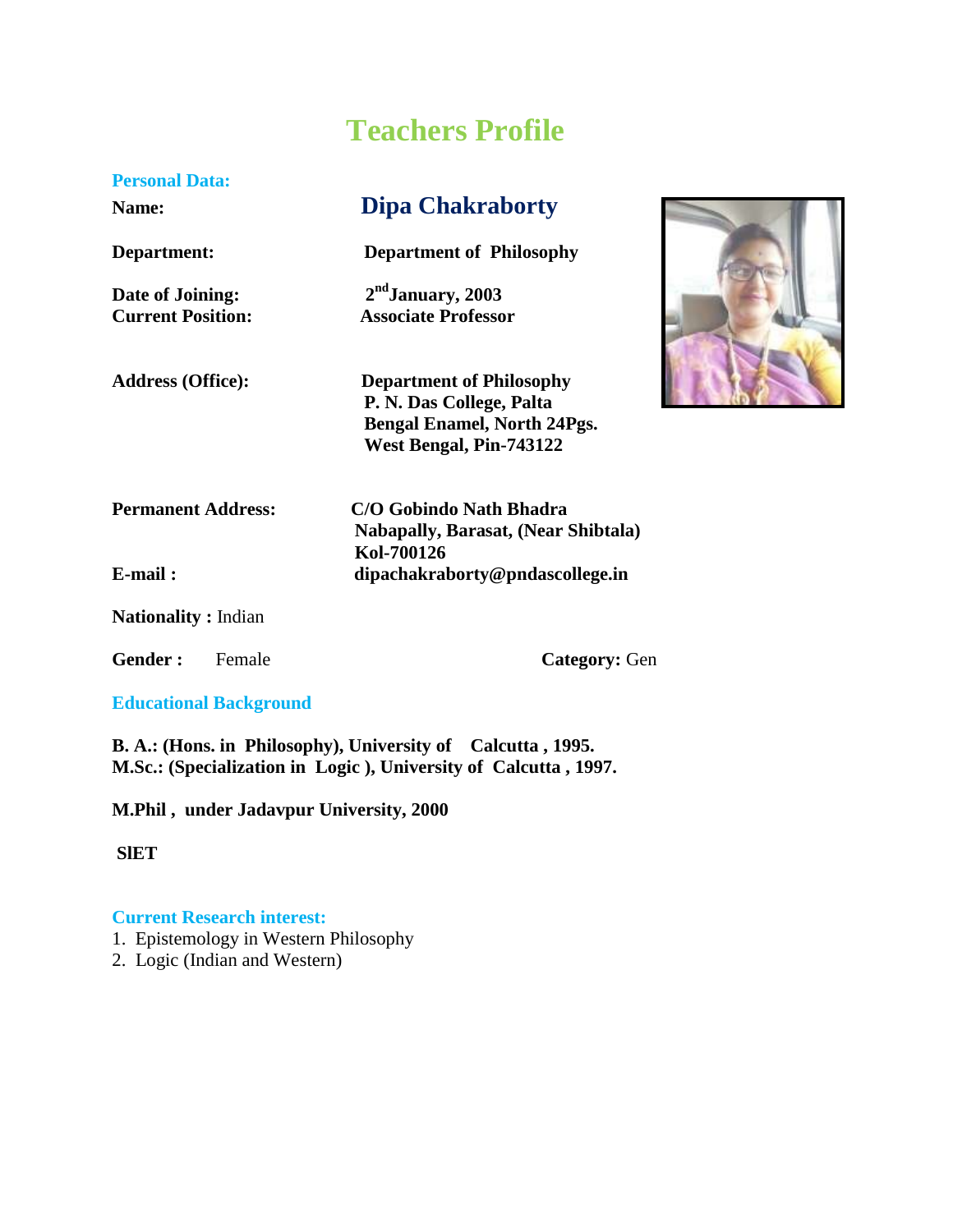## **List of Publications:**

| SI.                     | <b>Type of</b>      | <b>Details of Publication</b>                     | <b>ISBN/ISSN</b>              |  |
|-------------------------|---------------------|---------------------------------------------------|-------------------------------|--|
| No.                     | <b>Publication</b>  |                                                   | <b>Number of</b>              |  |
|                         | (Research Article/  |                                                   | the Journal/Books             |  |
|                         | <b>Survey/Book)</b> |                                                   |                               |  |
| $\mathbf{1}$            | <b>Journal</b>      |                                                   | <b>BRSN-Vision</b>            |  |
|                         |                     | Sri Aurobinda & Human Unity in Diversity $-A$     | ISSN 2348/763                 |  |
|                         |                     | Brief review                                      | January 2013                  |  |
|                         |                     |                                                   | Volume $1 P - 1-5$            |  |
| $\boldsymbol{2}$        | <b>Journal</b>      |                                                   | Charcha Prokash               |  |
|                         |                     | Charvaka: Ekti Pratibadi Darshan                  | ISSN2249-331X                 |  |
|                         |                     |                                                   | Volume 4 issue 2              |  |
|                         |                     |                                                   | October $2014 -$              |  |
|                         |                     |                                                   | March 2015                    |  |
|                         |                     |                                                   |                               |  |
| $\overline{\mathbf{3}}$ | <b>Journal</b>      | Hinduism : A Brief Study                          |                               |  |
|                         |                     | A by annual referred recharge Journal of Social   | Ratnagarbha ISSN<br>0996-231X |  |
|                         |                     | Sciences & Humanities                             | Volume 11 No. 2               |  |
|                         |                     |                                                   | September 2014                |  |
|                         |                     |                                                   |                               |  |
| $\overline{\mathbf{4}}$ |                     |                                                   | Danger of Ground              |  |
|                         | <b>Book</b>         |                                                   | water Arsenic                 |  |
|                         |                     | Social Crisis for Arsenic Contamination in Ground | Contamination                 |  |
|                         |                     | Water $-$ an Observation                          | $ISBN - 978-$                 |  |
|                         |                     |                                                   | 81921749-6-9                  |  |
| 5                       | <b>Book</b>         |                                                   | Contempory issues             |  |
|                         |                     |                                                   | on enverment and              |  |
|                         |                     |                                                   | development India             |  |
|                         |                     | Carbon credit fraud in India - A brief review     | & adjacent                    |  |
|                         |                     |                                                   | countries                     |  |
|                         |                     |                                                   | ISBN 978-81-                  |  |
| 6                       | <b>Magazine</b>     |                                                   | 928047-2-9<br>Anuvab P.N. Das |  |
|                         |                     | Socreties - Er Jibana Basan : Kichu Jiggesa       | College 2013-2014             |  |
| 7.                      | <b>Journal</b>      |                                                   | <b>BRSN</b> Vision            |  |
|                         |                     | Quiene's Theory of Natuaralised Epistemology      | Accepted                      |  |
|                         |                     | :and obserzation                                  |                               |  |
| 8                       | <b>Book</b>         |                                                   | Sandhitsu                     |  |
|                         |                     | Mind Body Relation $-$ A historical account       | Accepted                      |  |
|                         |                     |                                                   |                               |  |
| 9.                      | <b>Book</b>         | Samaj Sangrame Lokodharmer Vumika-                | Lokosanskriti                 |  |
|                         |                     |                                                   | Shoshon Sangram o             |  |
|                         |                     |                                                   | Pratibad - ISBN               |  |
|                         |                     |                                                   | 0978-93-82094-73-             |  |